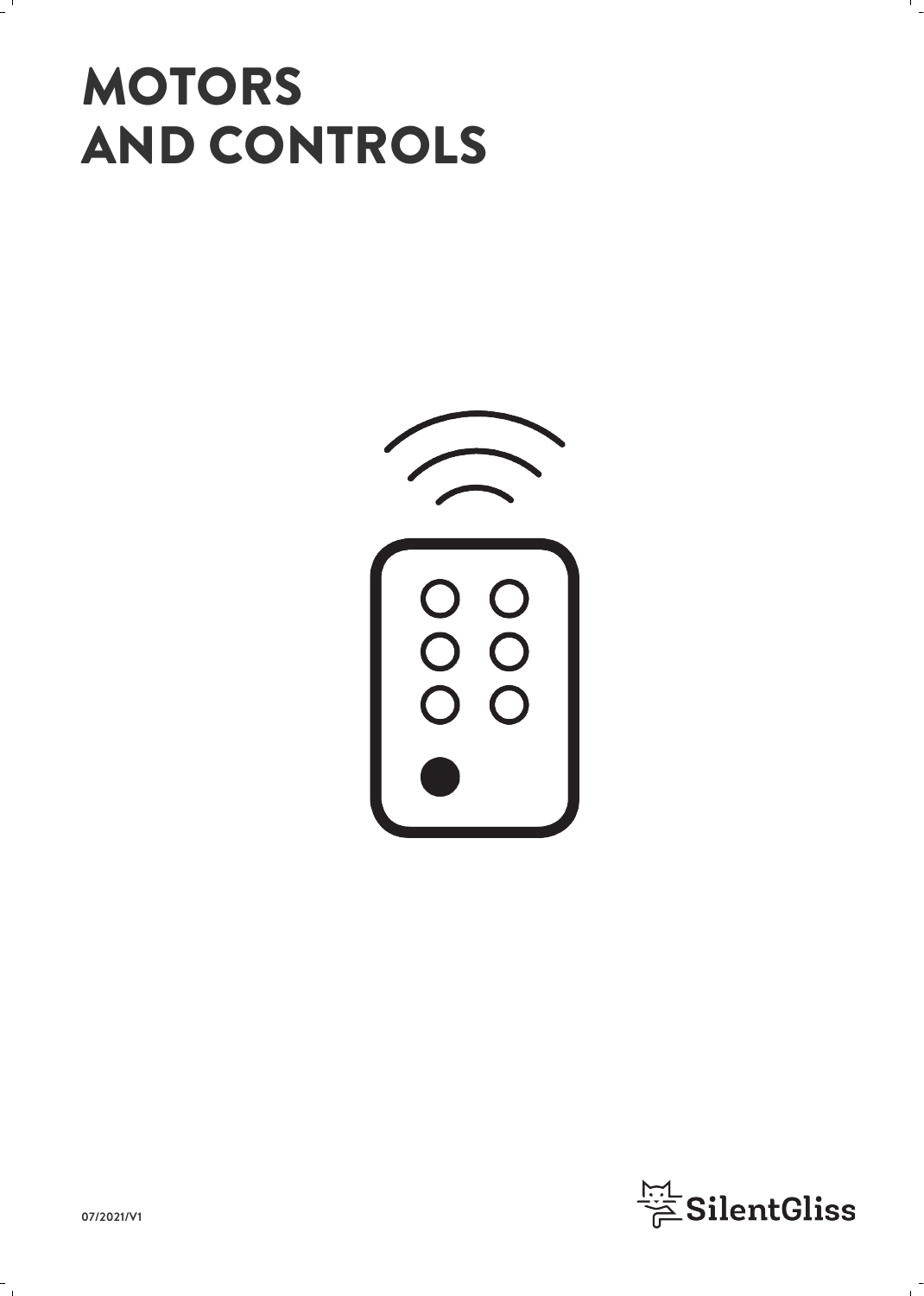## APPLICATION CHART

| PAGE | <b>SYSTEM</b>       |
|------|---------------------|
| 3    | <b>SG Control A</b> |
| 8    | <b>SG Control L</b> |

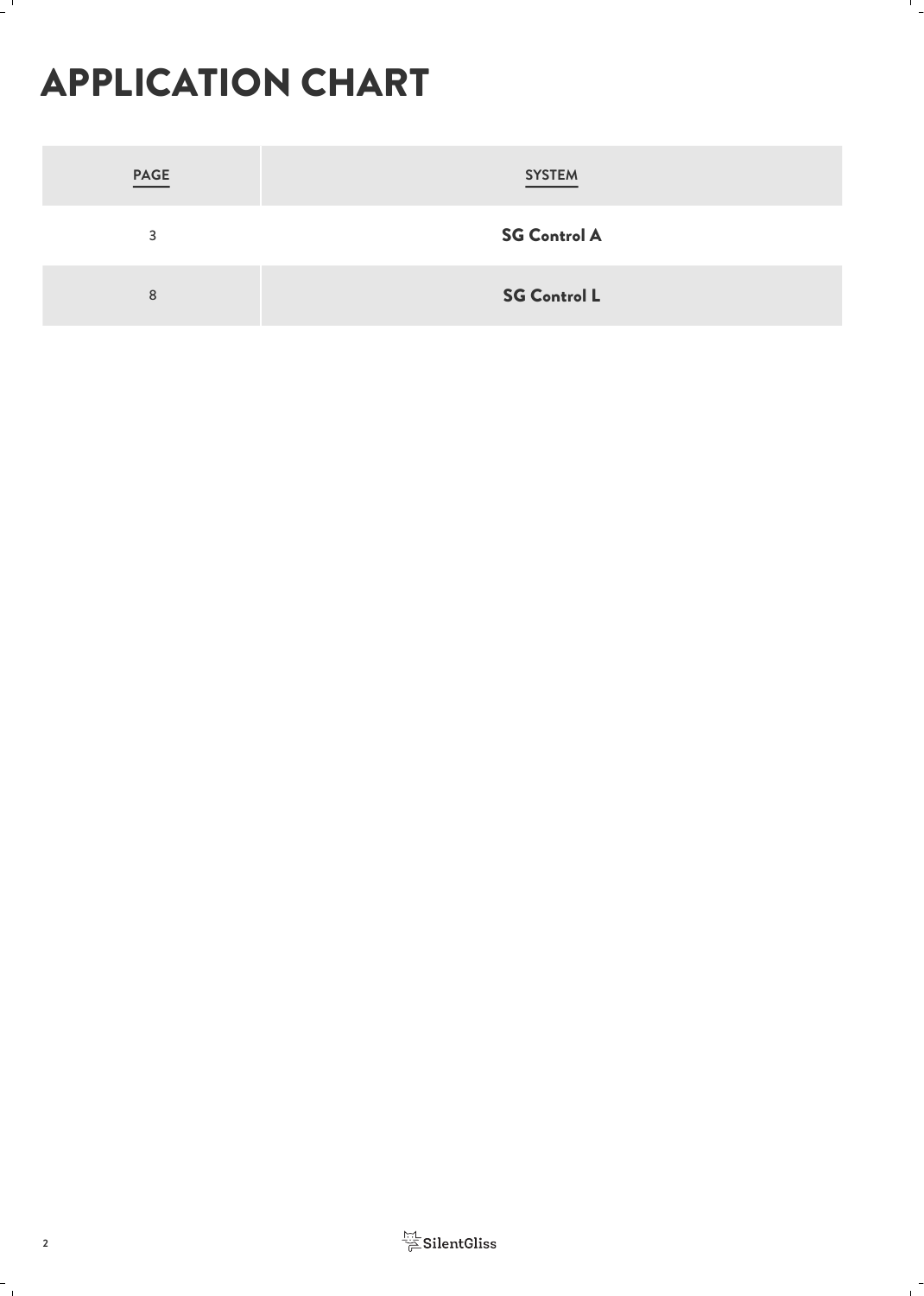# SG Control A





#### PRODUCT INFORMATION

- *– Radio controlled*
- *– 1-channel, 2-channel, 5-channel or 6-channel radio controls*
- *– Radio hand held and wall controls*
- *– Single and multi channel timer units*

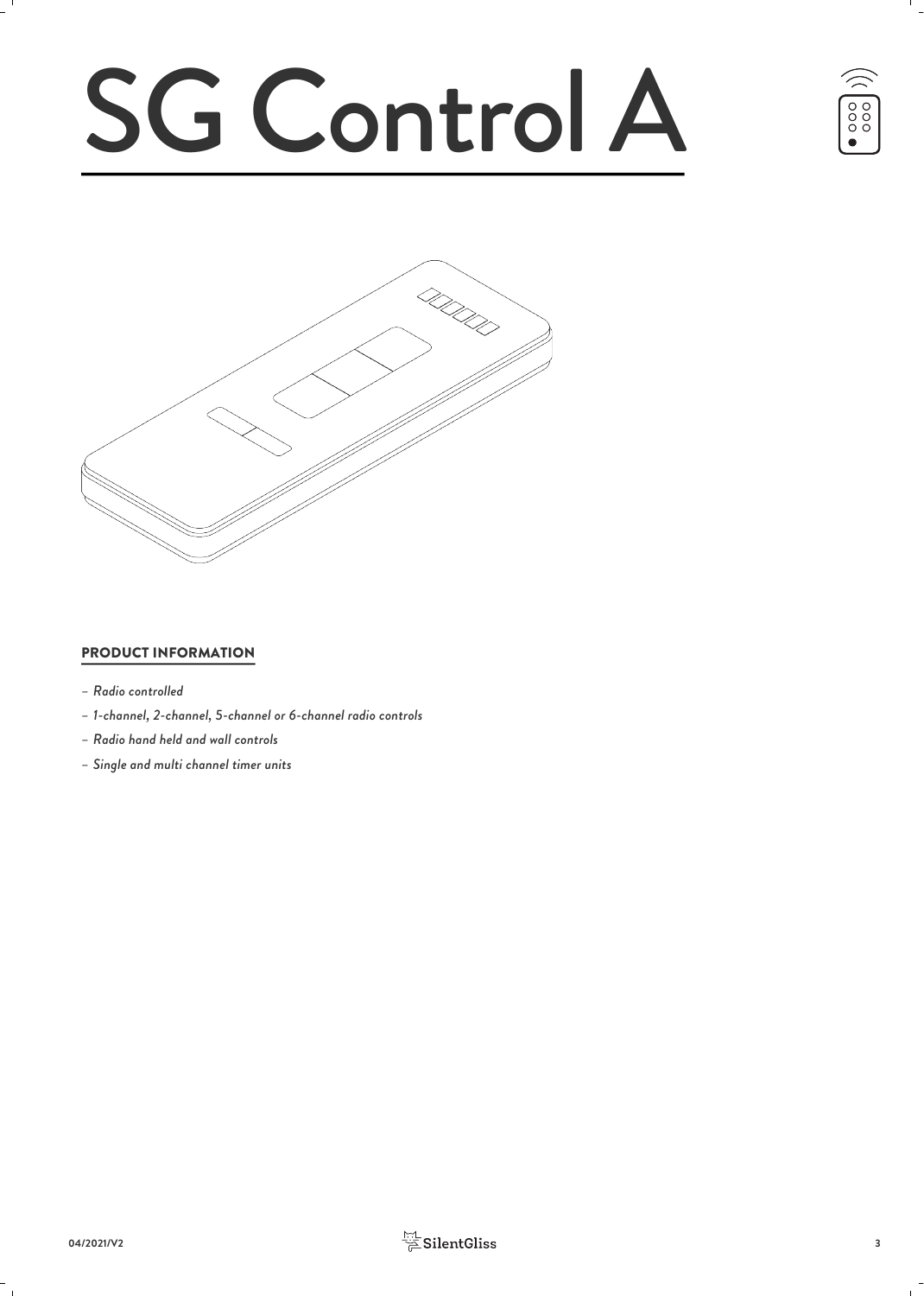# APPLICATION

- *– Electric curtain track system SG 5100* A. SYSTEMS
	- *– Panel Glide System SG 2750*
	- *– Roller blind system SG 4955*
	- *– Roman blind system SG 2345*

## OVERVIEW COMPONENTS

## **A. RADIO**







#### *SG 10946*

- *– Channel: 1 channel*
- *– Frequency: 433.92 MHz*
- *– Colours: white*

#### *Features:*

*– Operates single system or operates one group of systems*

#### *SG 10947*

- *– Channel: 2+1 channel*
- *– Frequency: 433.92 MHz*
- *– Colours: white*

#### *Features:*

- *– 2 channel: operates up to two single systems individually*
- *– 2 channel: operates up to two groups of systems individually*
- *– 1 channel: operates all systems together*

#### *SG 10948*

- *– Channel: 6+1 channel*
- *– Frequency: 433.92 MHz*
- *– Colours: white*

- *– 6 channel: operates up to 6 single systems individually*
- *– 6 channel: operates up to 6 groups of systems individually*
- *– 1 channel: operates all systems together*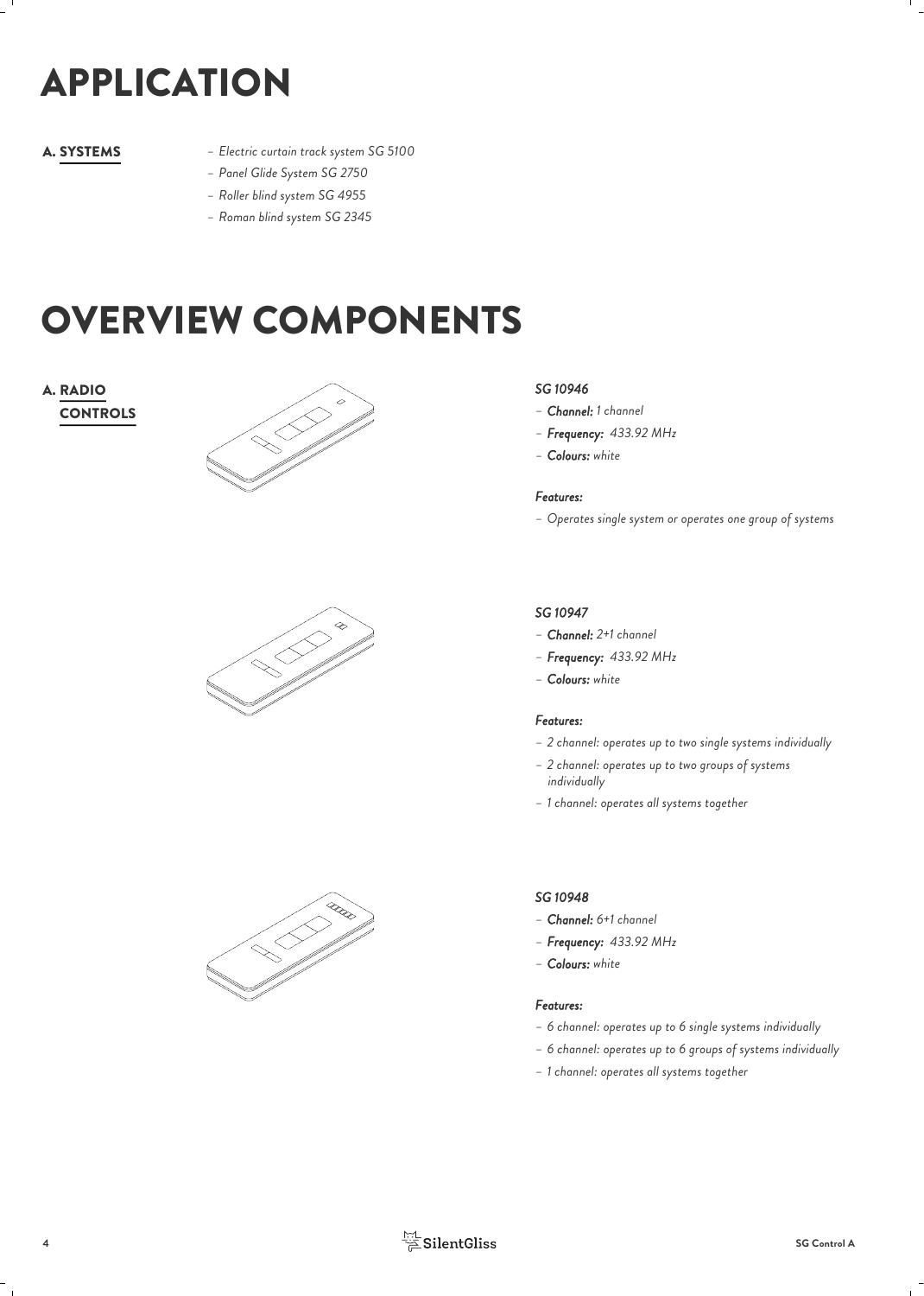







#### *SG 10949*

- *– Channel: 1 channel*
- *– Frequency: 433.92 MHz*
- *– Colours: white*

#### *Features:*

*– Operates single system or operates one group of systems*

#### *SG 10950*

- *– Channel: 2 channel*
- *– Frequency: 433.92 MHz*
- *– Colours: white*

#### *Features:*

- *– 2 channel: operates up to two single systems individually*
- *– 2 channel: operates up to two groups of systems individually*

#### *SG 10951*

- *– Channel: 5+1 channel*
- *– Frequency: 433.92 MHz*
- *– Colours: white*

#### *Features:*

- *– 5 channel: operates up to 5 single systems individually*
- *– 5 channel: operates up to 5 groups of systems individually*
- *– 1 channel: operates all systems together*

*Refer to Silent Gliss website.* C. MANUALS

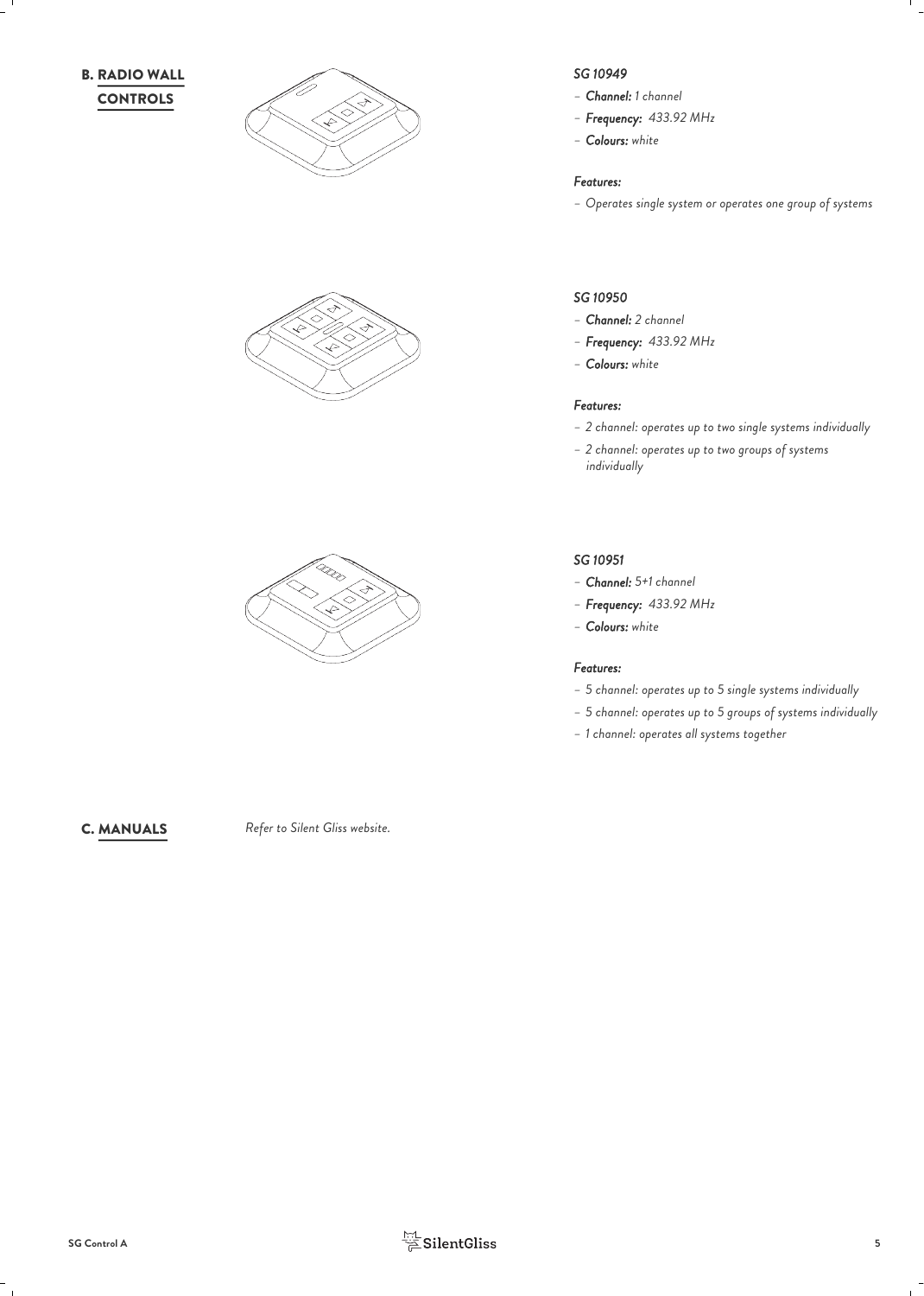## COMBINATION CONTROLS AND SYSTEMS



*Applicable with following systems:*

- *– Electric curtain track system SG 5100*
- *– Roller blind system SG 4955*
- *– Roman blind system SG 2345*

B. WIRING **Extending the Contract of Contract Contract of Contract Contract Contract Contract Contract Contract Contract Contract Contract Contract Contract Contract Contract Contract Contract Contract Contract Contract Co** DIAGRAMS



*Refer to Silent Gliss website.*

## GENERAL NOTES

- *– Installation by qualified fitter only.*
- *– All radio installations must be installed according to local regulations.*
- *– Electrical installations must be carried out according to Silent Gliss wiring diagrams.*
- *– Check space for cables and plugs!*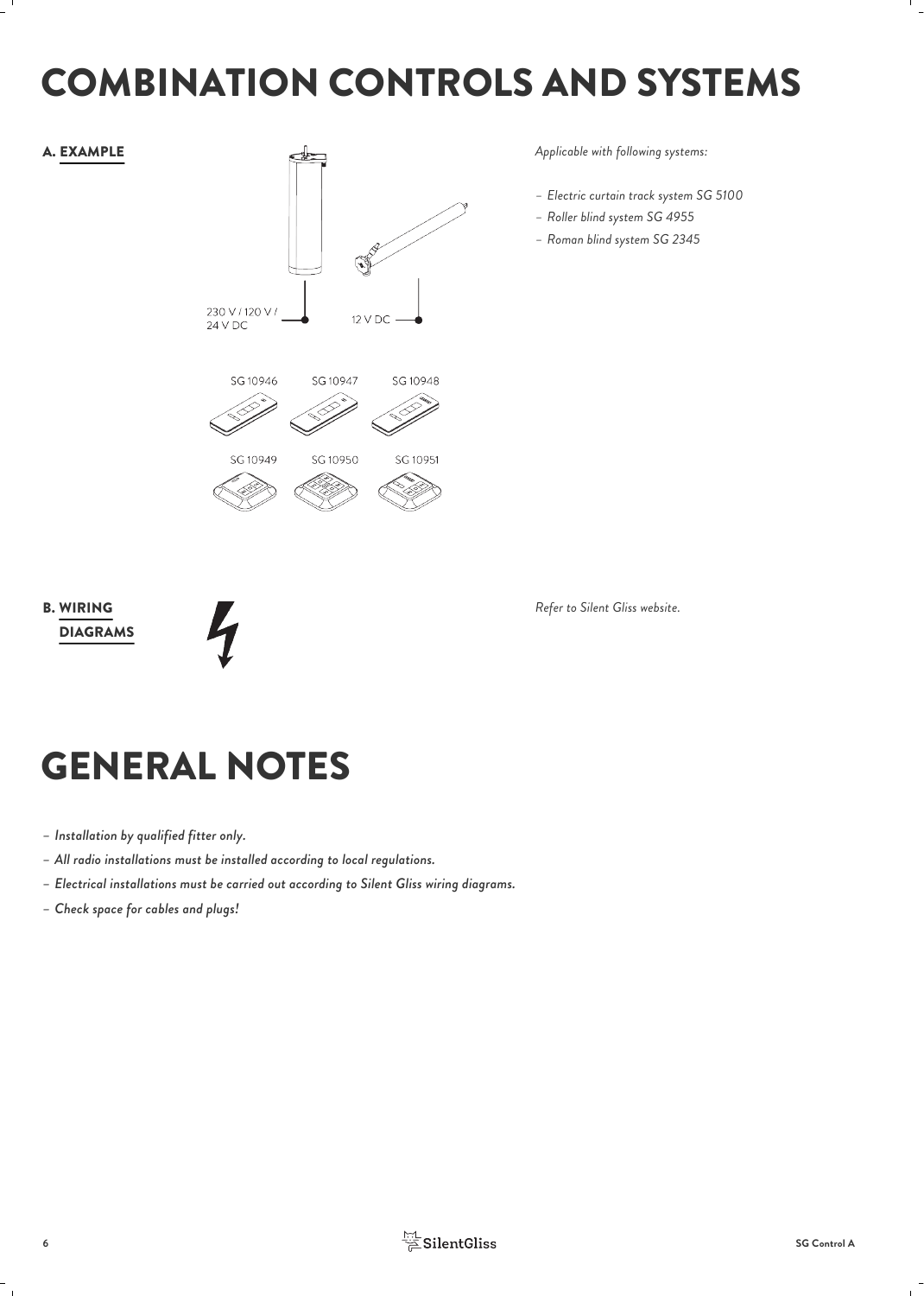## PARTS

#### A. CONTROLS



#### *SG 10946*

*Radio hand held 1 channel*



#### *SG 10947*

*Radio hand held 2+1 channel*



### *SG 10948*

*Radio hand held 6+1 channel*



#### *SG 10949*

*Radio wall transmitter 1 channel*



#### *SG 10950*

*Radio wall transmitter 2 channel*



#### *SG 10951*

*Radio wall transmitter 5+1 channel*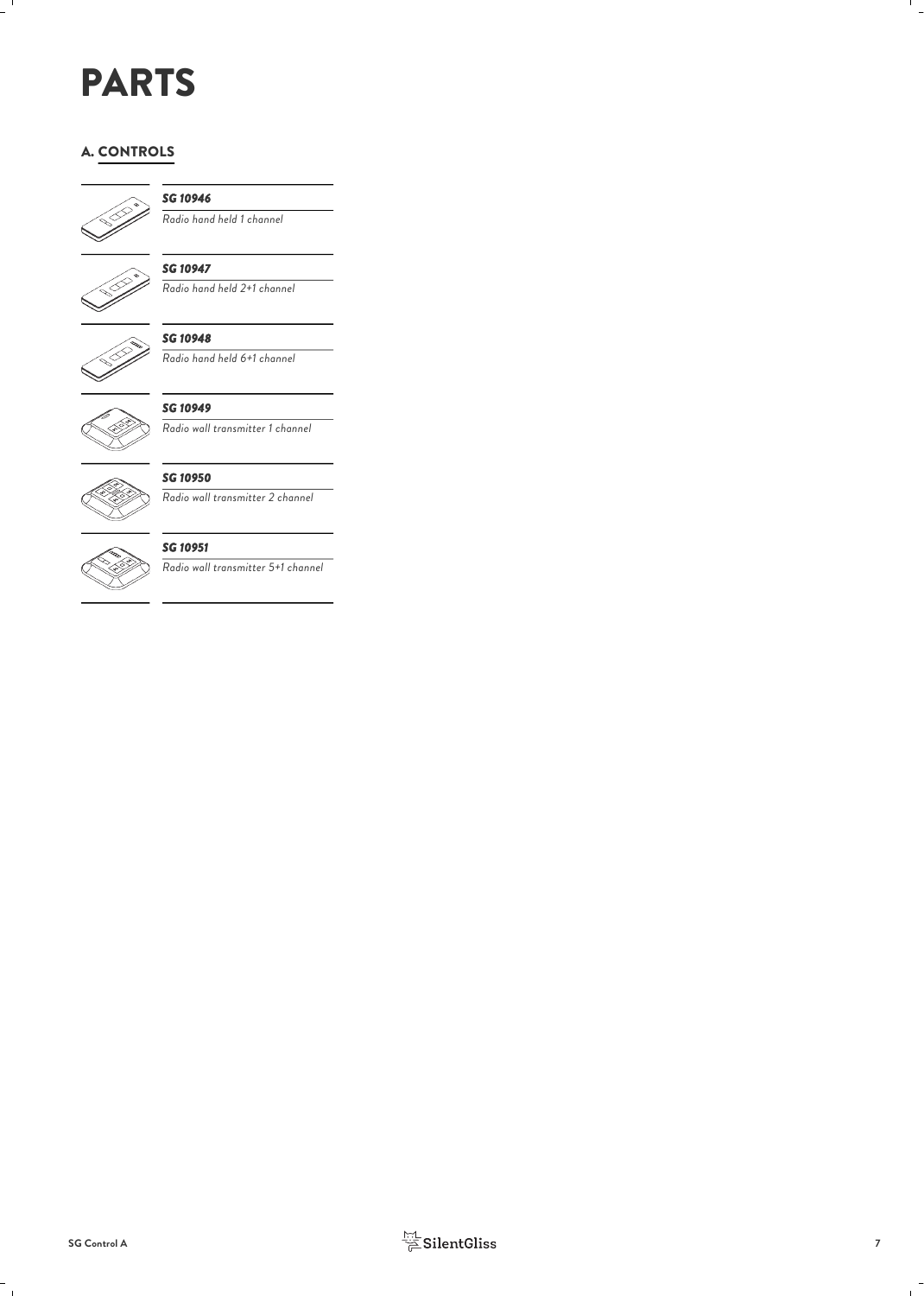# SG Control L





#### PRODUCT INFORMATION

- *– Radio controlled*
- *– Bi directional*
- *– 1-channel, 5-channel, 10-channel or 15-channel radio controls*
- *– Radio hand held and wall controls*
- *– Radio receivers for motors without integrated receiver*
- *– Silent Gliss Move App*

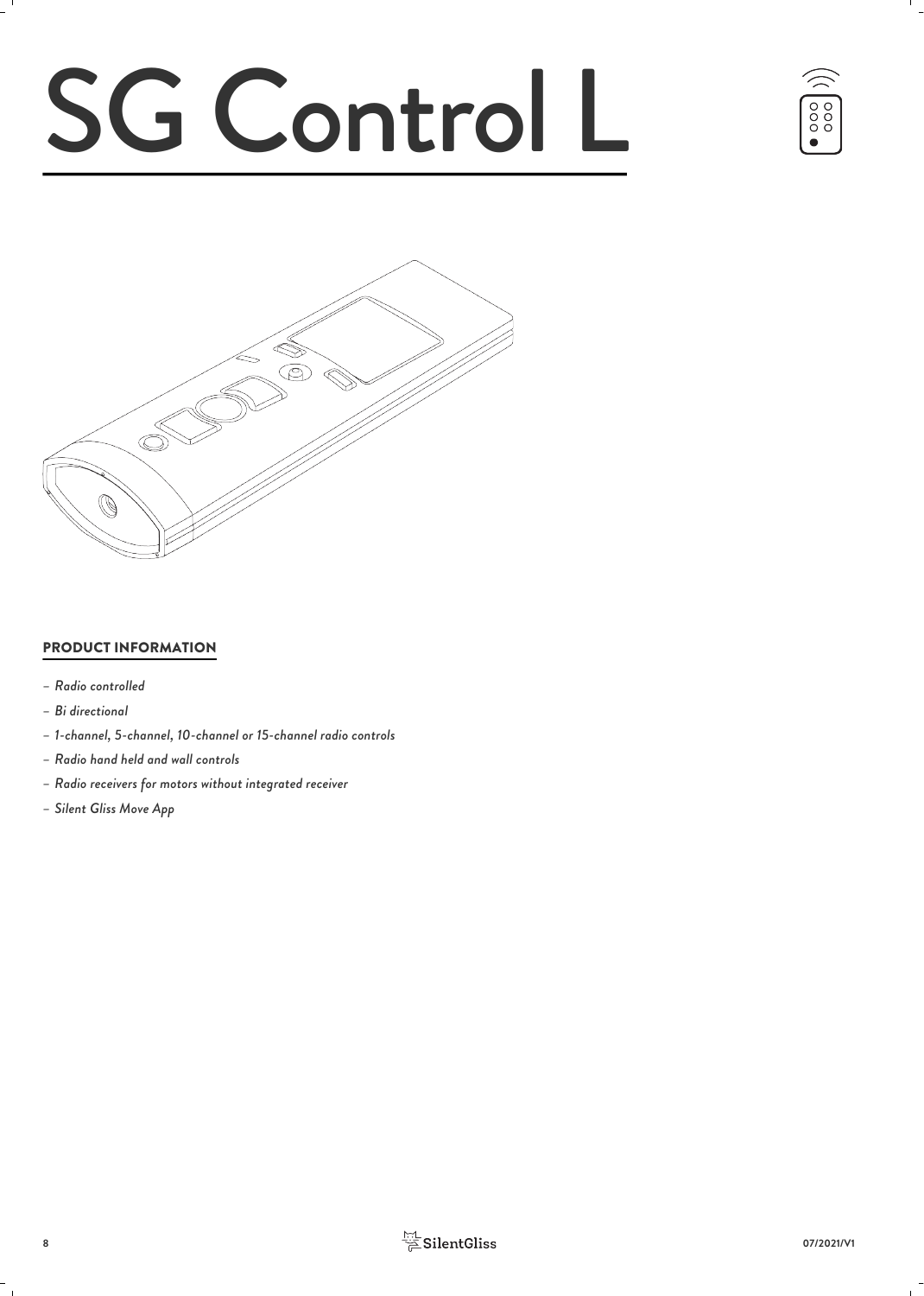## APPLICATION

- *– Dim-out blind system SG 4760* A. SYSTEMS
	- *– Dim-out blind system SG 4770*
	- *– Dim-out blind system SG 4780*
	- *– Electric curtain track system SG 5600*
	- *– Electric curtain track system SG 5800*
	- *– Panel Glide System SG 2750*
	- *– Pleated blind system SG 8500*
	- *– Roller blind system SG 4960*
	- *– Roller blind system SG 4970*
	- *– Roller blind system SG 4880*
	- *– Roman blind system SG 2350*
	- *– Skylight shading system SG 2195*
	- *– Skylight shading system SG 8600*
	- *– Skylight shading system SG 8640*
	- *– Venetian blind system SG 8250*
	- *– Venetian blind system SG 8960*
	- *– Vertical blind system SG 2950*

## OVERVIEW COMPONENTS

#### **CONTROLS A. RADIO**



# **COLLES**

#### *SG 10300*

- *– Channel: 1 channel*
- *– Frequency: 868 or 915 MHz*
- *– Colours: white, silver and anthracite*

#### *Features:*

- *– Operates single system or operates one group of systems*
- *– Wall holder in corresponding colour*

#### *SG 10302*

- *– Channel: 5+1 channel*
- *– Frequency: 868 or 915 MHz*
- *– Colours: white, silver and anthracite*

- *– 5 channel: operates up to 5 single systems individually*
- *– 5 channel: operates up to 5 groups of systems individually*
- *– 1 channel: operates all systems together*
- *– Wall holder in corresponding colour*

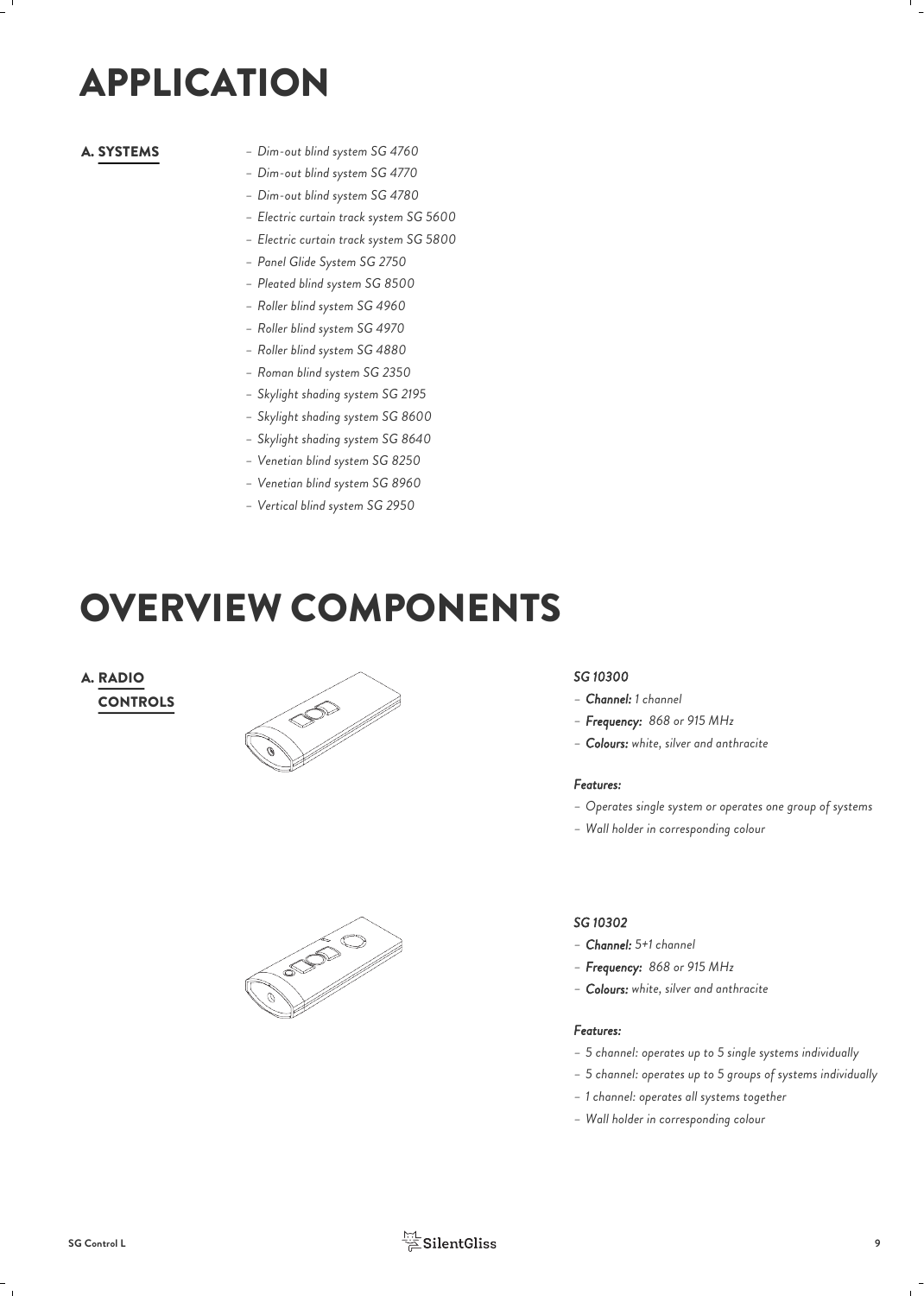

#### *SG 10303*

- *– Channel: 10+2+1 channel*
- *– Frequency: 868 or 915 MHz*
- *– Colours: white, silver and anthracite*

#### *Features:*

- *– 10 channel: operates up to 10 single systems individually*
- *– 10 channel: operates up to 10 groups of systems individually*
- *– 2 channel: combines the 10 groups into 2 groups and operates them individually*
- *– 1 channel: operates all systems together*
- *– Various languages*
- *– Programmable day and week, sunrise and sunset time*
- *– Holiday mode*
- *– Illuminated display*
- *– Astro times*
- *– Wall holder in corresponding colour*

#### *SG 10804*

- *– Channel: 15+5+1 channel*
- *– Frequency: 868 or 915 Mhz*
- *– Colours: white, silver and anthracite*

#### *Features:*

- *– 15 channel: operates up to 15 single systems individually*
- *– 15 channel: operates up to 15 groups of systems individually*
- *– 5 channel: combines the 15 groups into 5 groups and operates them individually*
- *– 1 channel: operates all systems together*
- *– Various languages*
- *– Intelligent display management*
- *– Wall holder in corresponding colour*

#### *SG 11480*

- *– Channel: 1 channel*
- *– Frequency: 868 or 915 MHz*
- *– Colours: white*

#### *Features:*

*– Operates single system or operates one group of systems*



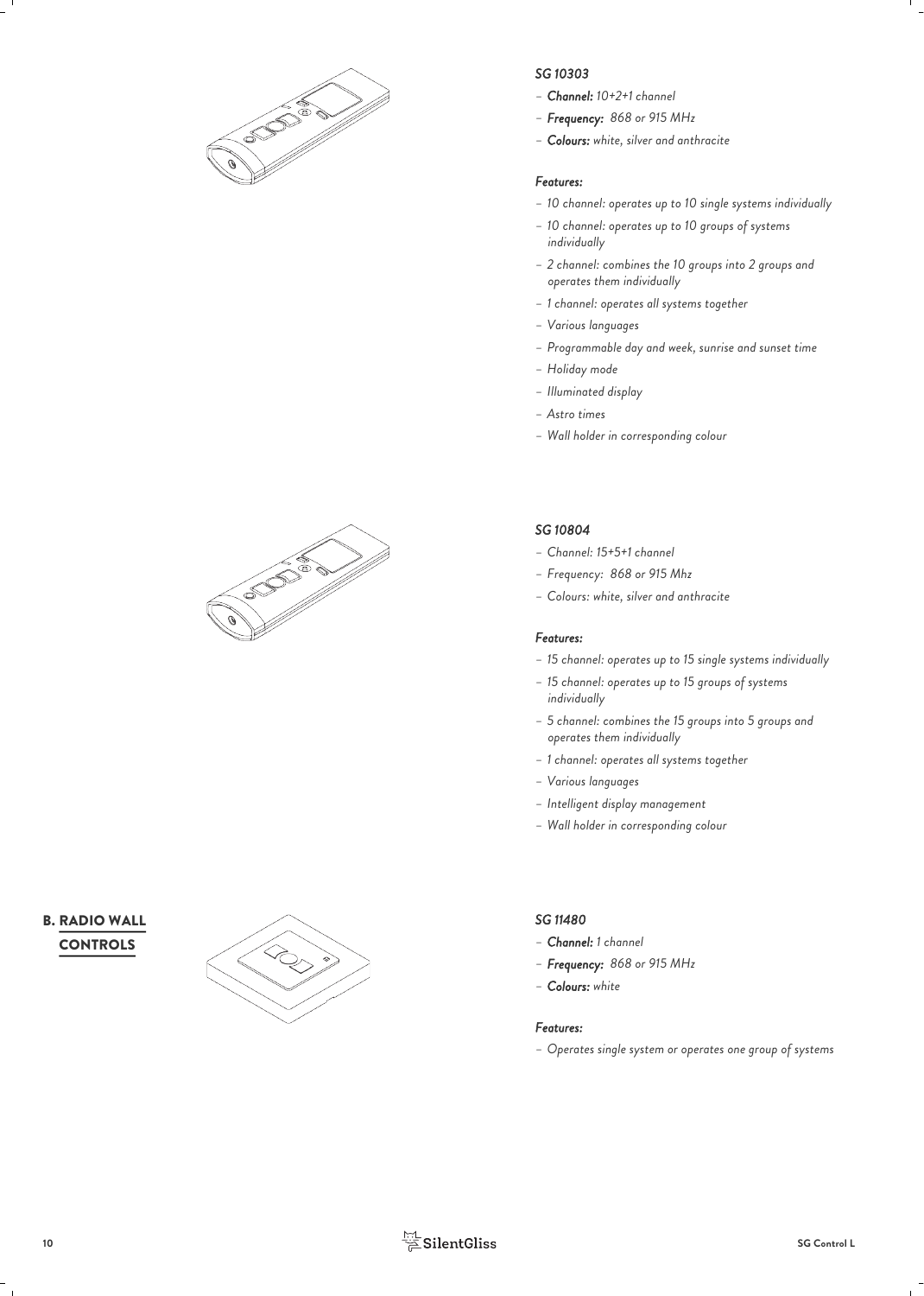

### C. MOVE BY THE CONTROL OF THE CONTROL OF THE CONTROL OF THE CONTROL OF THE CONTROL OF THE CONTROL OF THE CONTROL OF THE CONTROL OF THE CONTROL OF THE CONTROL OF THE CONTROL OF THE CONTROL OF THE CONTROL OF THE CONTROL OF T SILENT GLISS



#### **RECEIVERS** D. RADIO





#### *SG 11490*

- *– Channel: 5+1 channel*
- *– Frequency: 868 or 915 MHz*
- *– Colours: white*

#### *Features:*

- *– 5 channel: operates up to 5 single systems individually*
- *– 5 channel: operates up to 5 groups of systems individually*
- *– 1 channel: operates all systems together*

#### *SG 9960*

- *– Channel: 15 channel*
- *– Frequency: 868 or 915 MHz*
- *– Colours: white*
- *– Move server set: consists of server and transmitter stick SG 9961*

#### *Features:*

- *– Operates up to 15 single systems individually (per stick)*
- *– Operates up to 15 groups of systems individually (per stick)*
- *– Slot for two transmitter sticks SG 9961*
- *– App available for Android and IOS*
- *– Various languages*
- *– "Scenes" programmable*
- *– Programmable day and week, sunrise and sunset time*
- *– Holiday mode*
- *– Astro times*

#### *SG 9068*

- *– Channel: 1 channel*
- *– Frequency: 868 or 915 MHz*
- *– Voltage: 230 or 120 V*

#### *Features:*

- *– Operates single system*
- *– Flush mounting*

#### *SG 9944*

- *– Channel: 1 channel*
- *– Frequency: 868 or 915 MHz*
- *– Voltage: 230 or 120 V*

- *– Operates single system*
- *– Non latching mode*

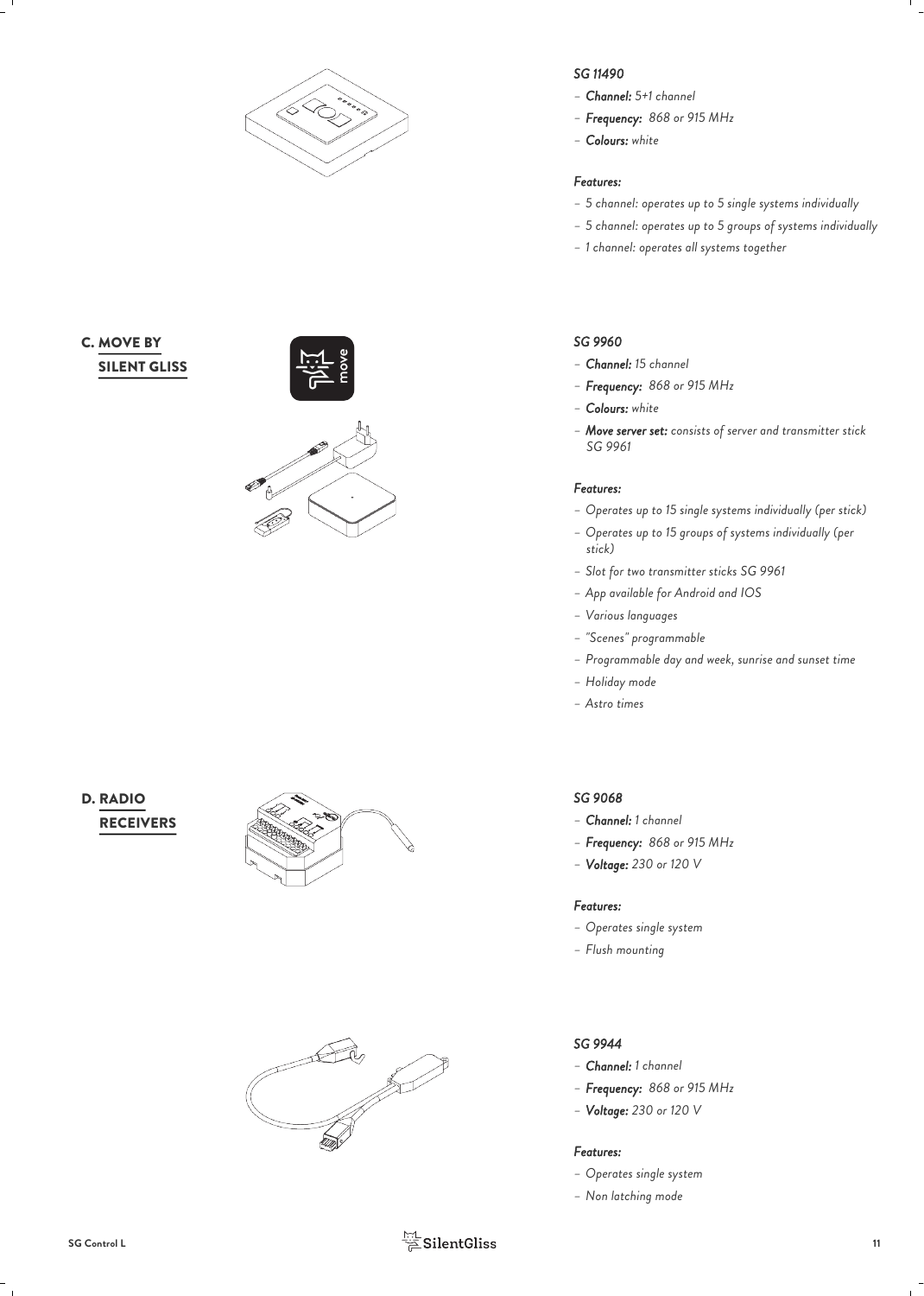



## $\mathsf{E}$ . CONTROL UNIT



#### *SG 9945*

- *– Channel: 1 channel*
- *– Frequency: 868 or 915 MHz*
- *– Voltage: 230 or 120 V*

#### *Features:*

- *– Operates single system*
- *– Latching mode*

#### *SG 9063*

- *– Channel: 1 channel*
- *– Frequency: 868 or 915 MHz*

#### *Features:*

*– Only applicable with motor SG 9060 (electric curtain track system SG 5600)*

#### *SG 9947*

*– Voltage: 24 V DC*

- *– Relay*
- *– Flush mounting*
- *– Needed with SG 8250 or SG 8500*

*Refer to Silent Gliss website.* F. MANUALS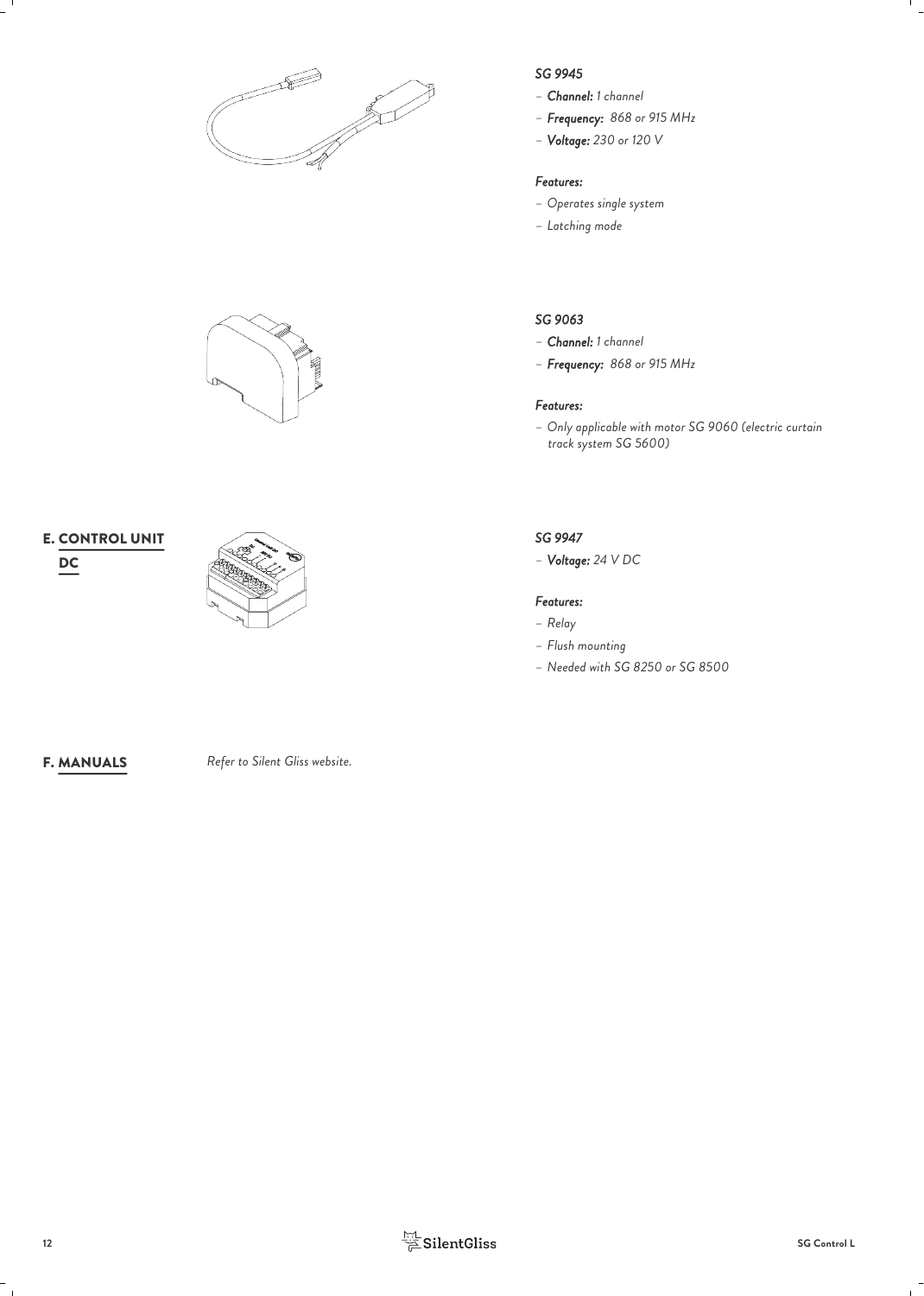## COMBINATION CONTROLS / RECEIVERS AND SYSTEMS



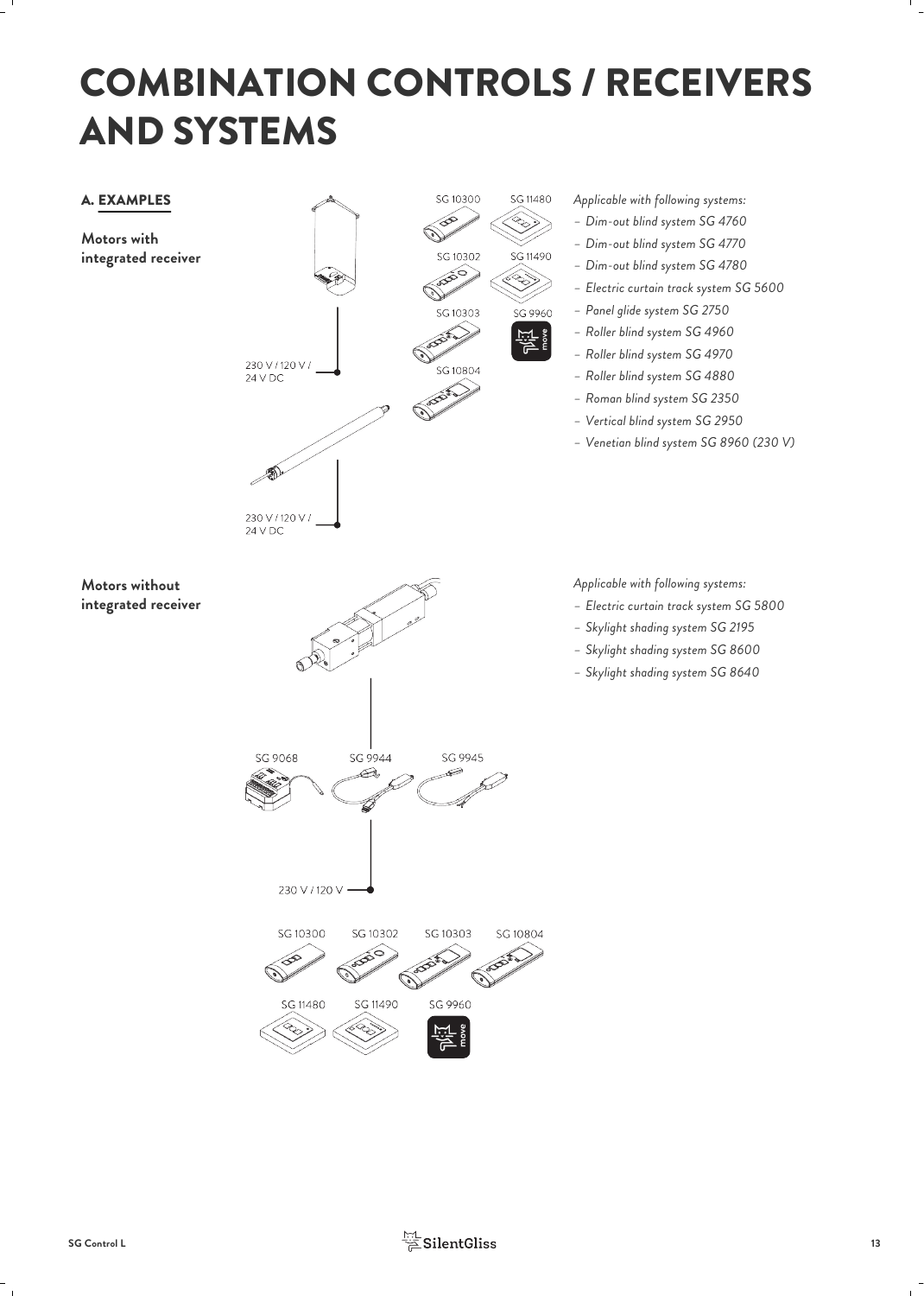## **24 V DC motors without integrated**



*Applicable with following systems:*

- *– Roller blind system SG 4960*
- *– Pleated blind system SG 8500*
- *– Venetian blind system SG 8250*

DIAGRAMS **B. WIRING** 



 $Refer to Silent Gliss website.$ 

## GENERAL NOTES

- *– Installation by qualified fitter only.*
- *– All radio installations must be installed according to local regulations.*
- *– Electrical installations must be carried out according to Silent Gliss wiring diagrams.*
- *– Check space for cables and plugs!*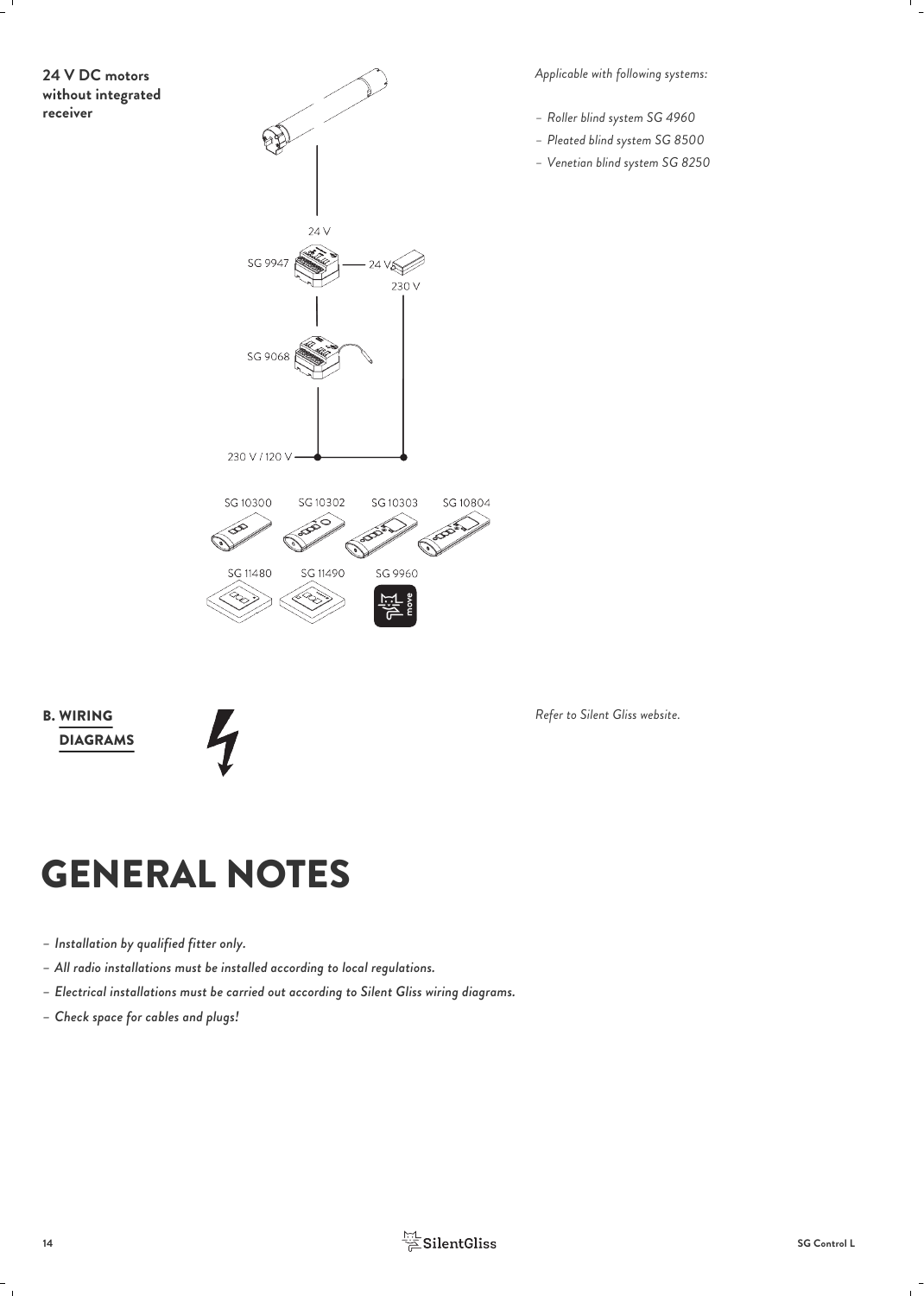## PARTS

#### A. CONTROLS / RECEIVERS



#### *SG 9063*

*Radio module type L*



## *SG 9068*

*Radio receiver Revio*







*SG 9945 Radio receiver 1 channel*



*SG 9947 Control unit DC 24V*



*SG 9960 Move server set*



### *SG 9961 Move transmitter*



*SG 10300 Radio hand held 1 channel*



*SG 10302 Radio hand held 5+1 channel*



### *SG 10303*

*Radio hand held 10+2+1 channel*



*SG 10804 Radio hand held 15+5+1 channel*



*SG 11480 Radio wall transmitter 1 channel*



*SG 11490*

*Radio wall transmitter 5+1 channel*